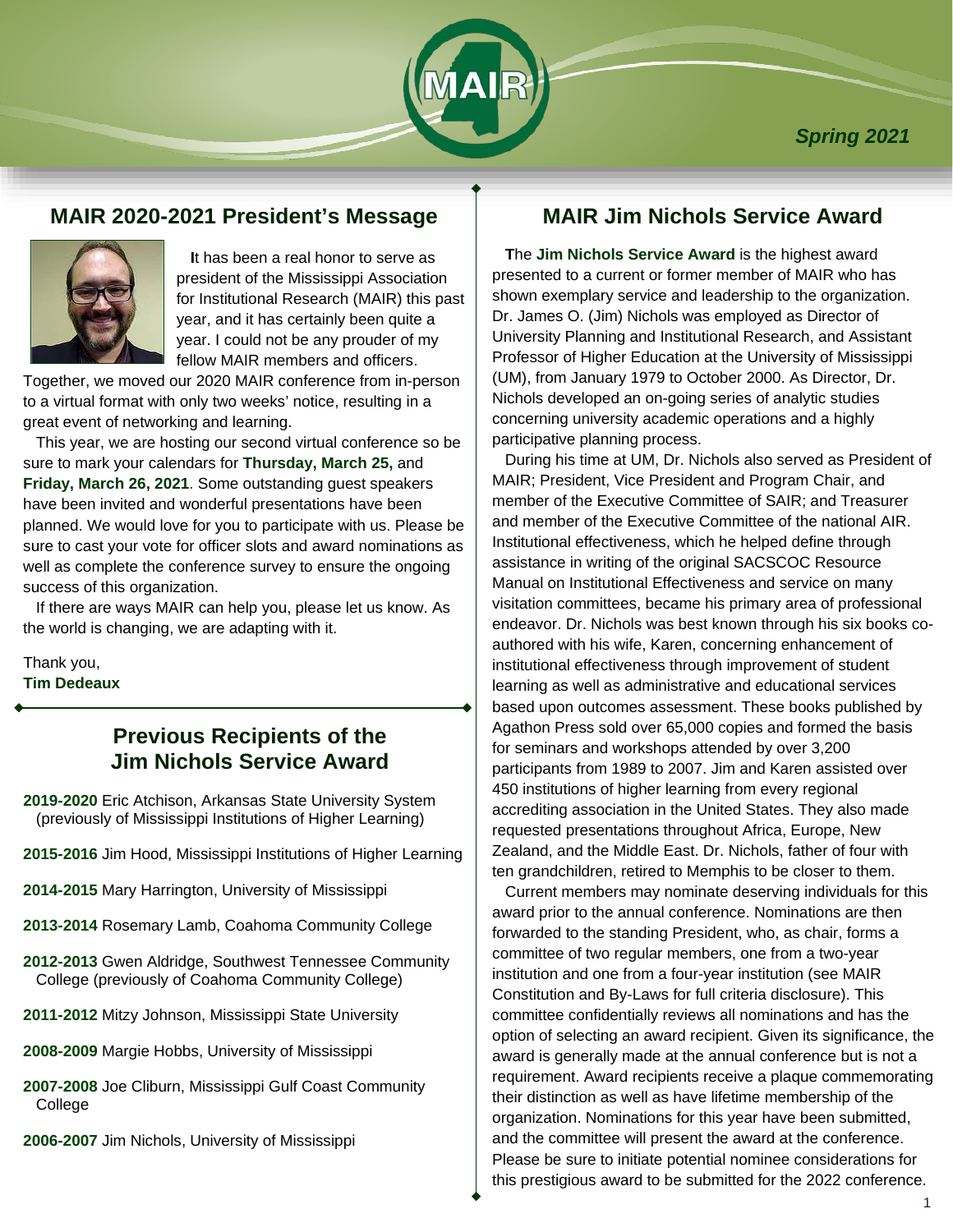

*Spring 2021*

# **2021 MAIR Virtual Conference Tentative Presenters and Topics**

#### *Building a Robust Data-Informed Program Review Process*

 Doug Masterson, Senior Associate Provost The University of Southern Mississippi

Annamarie Rice, HelioCampus

### *Inform/Consult/Collaborate/Enable: Stakeholder Engagement Frameworks and Empowerment*

 Kirstin Moreno, Education Manager and Assistant Professor Oregon Health and Science University

### *Institutional Research/Effectiveness Offices: Providing Leadership for SACSCOC Accreditation*

 Denise Y. Young, Vice-President **SACSCOC** 

### *IR Professionals as Change Agents at their Institution*

 Carolyn Wiley, Associate Vice-President Northwest Mississippi Community College

### *Navigating the Revised Substantive Change Policy*

 Kevin W. Sightler, Director of Substantive Change **SACSCOC** 

### *Resiliency in the Face of Covid-19: IR/IE Professionals Perspective*

 Suzanne Simpson, Assistant Provost The University of Alabama at Huntsville

 Eric Atchison, Vice-President for Strategic Research Arkansas State University System

### *Using Student Feedback to Guide Continuous Quality Improvement*

 Lecretia Buckley, Education Quality Improvement Director University of Mississippi School of Medicine

# **NOTICE Pre-Conference Survey Response Due by March 9**

 Dr. Kevin Sightler, Director of Substantive Change for SACSCOC, will present *Navigating the Revised Substantive Change Policy* at our annual meeting. He has offered to customize his presentation to include up to five topics that are a priority for our group. If you have an area of interest in the new Substantive Change Policy, complete the one question survey by **March 9** at the following link: **[https://www.surveymonkey.com/r/MAIRTopics\\_KevinSightler](https://www.surveymonkey.com/r/MAIRTopics_KevinSightler)**. Tune in **Thursday, March 25,** to hear his responses.

# **2021 MAIR Virtual Conference March 25 – 26**

Registration and conference information is available at **<https://www.mair-ms.org/conference>**.

Cost is \$50, including a one-year **[MAIR](https://www.mair-ms.org/)** membership.

Send **[conference registration form](https://www.mair-ms.org/conference-registration)** via check made payable to **MAIR** to Chrisa Mansell, Director of IREP, Delta State University, 1003 W Sunflower Rd, KWH 236, Cleveland, MS 38733 or pay online using the PayPal function.

# **2021 MAIR Conference Sponsors**

#### *Gold* **Sponsors**

**CERE Center for Research Evaluation HelioCampus** 

### *Silver* **Sponsors**

Association of American Colleges and Universities Value Institute

### *Bronze* **Sponsors**

Creative Distillery Emudhra EM Stream Nuventive